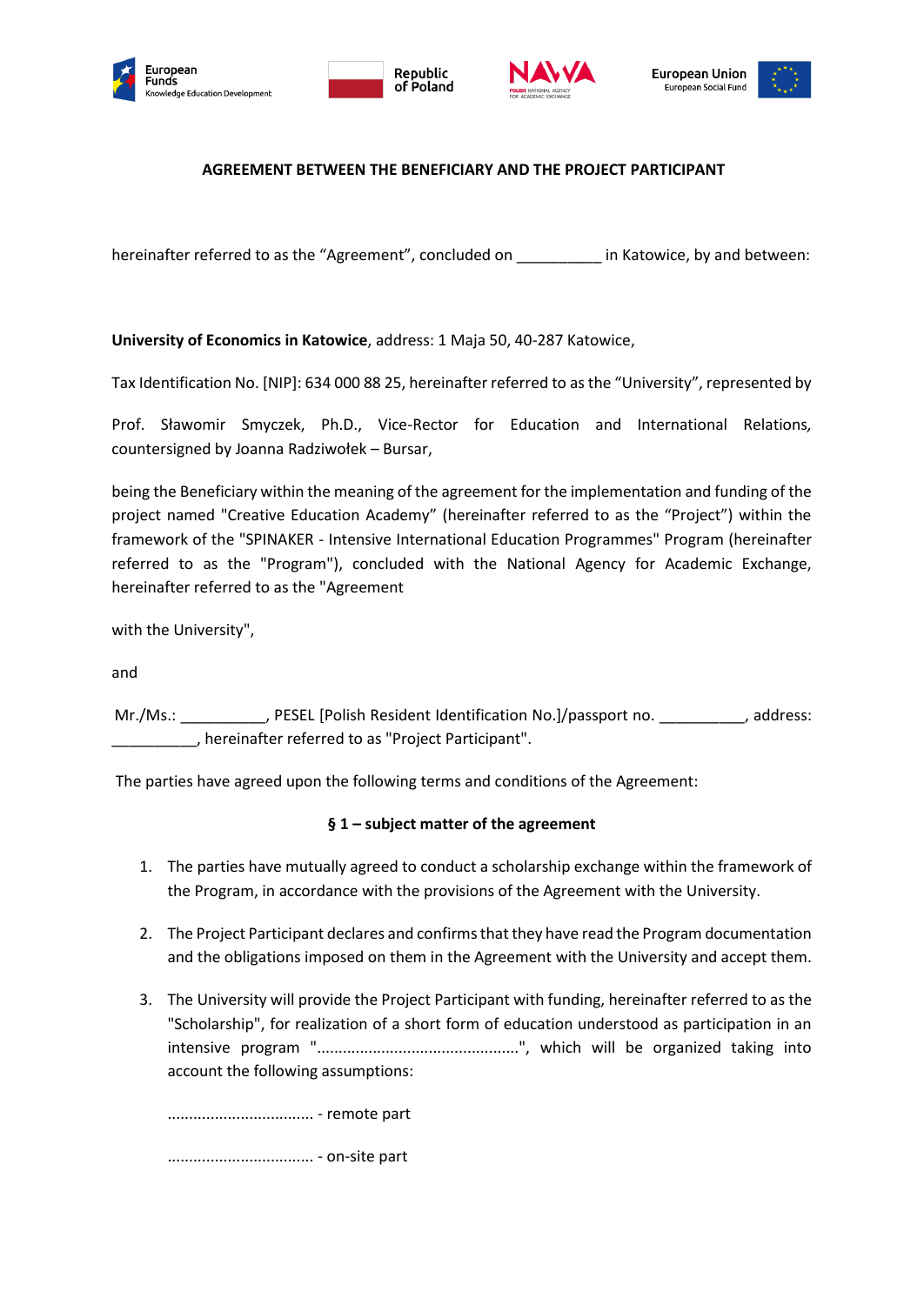









hereinafter referred to as the "Activity".

- 4. The condition for receiving the Scholarship is the completion of the Activity by the Project Participant, confirmed by the Certificate issued by the University.
- 5. The Project Participant declares that they have read and accept the terms of the Agreement. Introduction of any changes to the Agreement requires a written form under pain of nullity.

## **§ 2 – term of the agreement**

- 1. The Agreement [shall enter into force on the day of its signing,](https://www.proz.com/kudoz/polish-to-english/insurance/848780-wchodzi-w-zycie-z-dniem-zawarcia.html#2095131) i.e. after the last party has signed it.
- 2. The Activity will commence on ……………………….., and end on …………………………

### **§ 3 – funding of the Activity**

1. The scholarship amounts to PLN 4,000 gross (in words: four thousand zlotys).

### **§ 4 – payments to the Project Participant**

- 1. A single payment will be made to the Project Participant's account, in the form of a bank transfer to the account number................................................................................ within 14 days from the date of issuing the Certificate confirming the completion of the Activity.
- 2. The Project Participant shall not be entitled to waive or relinquish part or all of the amount due to them for the benefit of other persons and/or activities within or outside the Project.

### **§ 5 – governing law and jurisdiction**

1. The award and payment of the Scholarship under the Program is conducted on the basis of the provisions of the Agreement, taking into account the provisions of the Agreement with the University. Any disputes related to the Agreement shall be resolved in accordance with Polish law.

### **§ 6 - final provisions**

- 1. The court competent for settling any disputes arising out of the Agreement shall be the court with jurisdiction over the University.
- 2. The Agreement has been drawn up in two counterparts, one for each Party.